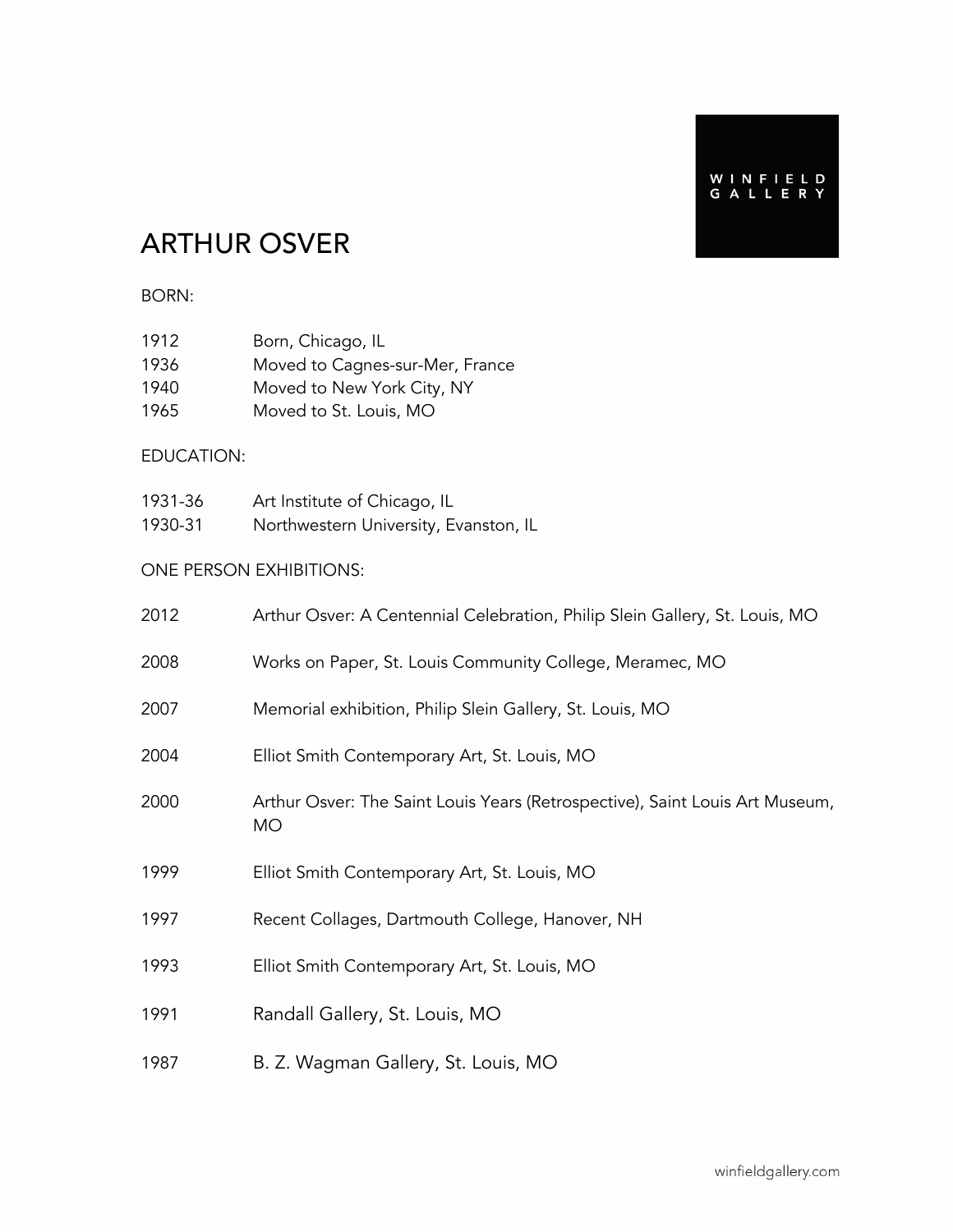| 1984 | Timothy Burns Gallery, St. Louis, MO                                                                                                                                                                                              |
|------|-----------------------------------------------------------------------------------------------------------------------------------------------------------------------------------------------------------------------------------|
| 1981 | Arthur Osver: The University Years (Retrospective), Washington University<br>Gallery of Art (now Mildred Lane Kemper Art Museum) & travels to University<br>of Arkansas, Fayetteville, AK<br>Timothy Burns Gallery, St. Louis, MO |
| 1977 | Terry Moore Gallery, St. Louis, MO                                                                                                                                                                                                |
| 1975 | Valley House Gallery, Dallas, TX<br>Terry Moore Gallery, St. Louis, MO                                                                                                                                                            |
| 1969 | Martin Schweig Gallery, St. Louis, MO<br>St. Louis Artists' Guild, MO                                                                                                                                                             |
| 1968 | Retrospective, Gallery of Loretto-Hilton Center, Webster University, St. Louis,<br><b>MO</b><br>Iowa State FOCUS Art Festival, Ames, IA                                                                                           |
| 1966 | Coe College, Cedar Rapids, IA<br>Martin Schweig Gallery, St. Louis, MO<br>Maryville College, St. Louis, MO                                                                                                                        |
| 1964 | St. Louis Artists' Guild and Milton College, WI                                                                                                                                                                                   |
| 1957 | Grand Central Art Galleries, New York City, NY                                                                                                                                                                                    |
| 1954 | University of Florida, Gainesville                                                                                                                                                                                                |
| 1951 | Grand Central Art Galleries, New York City, NY<br>University of Florida, Gainesville                                                                                                                                              |
|      |                                                                                                                                                                                                                                   |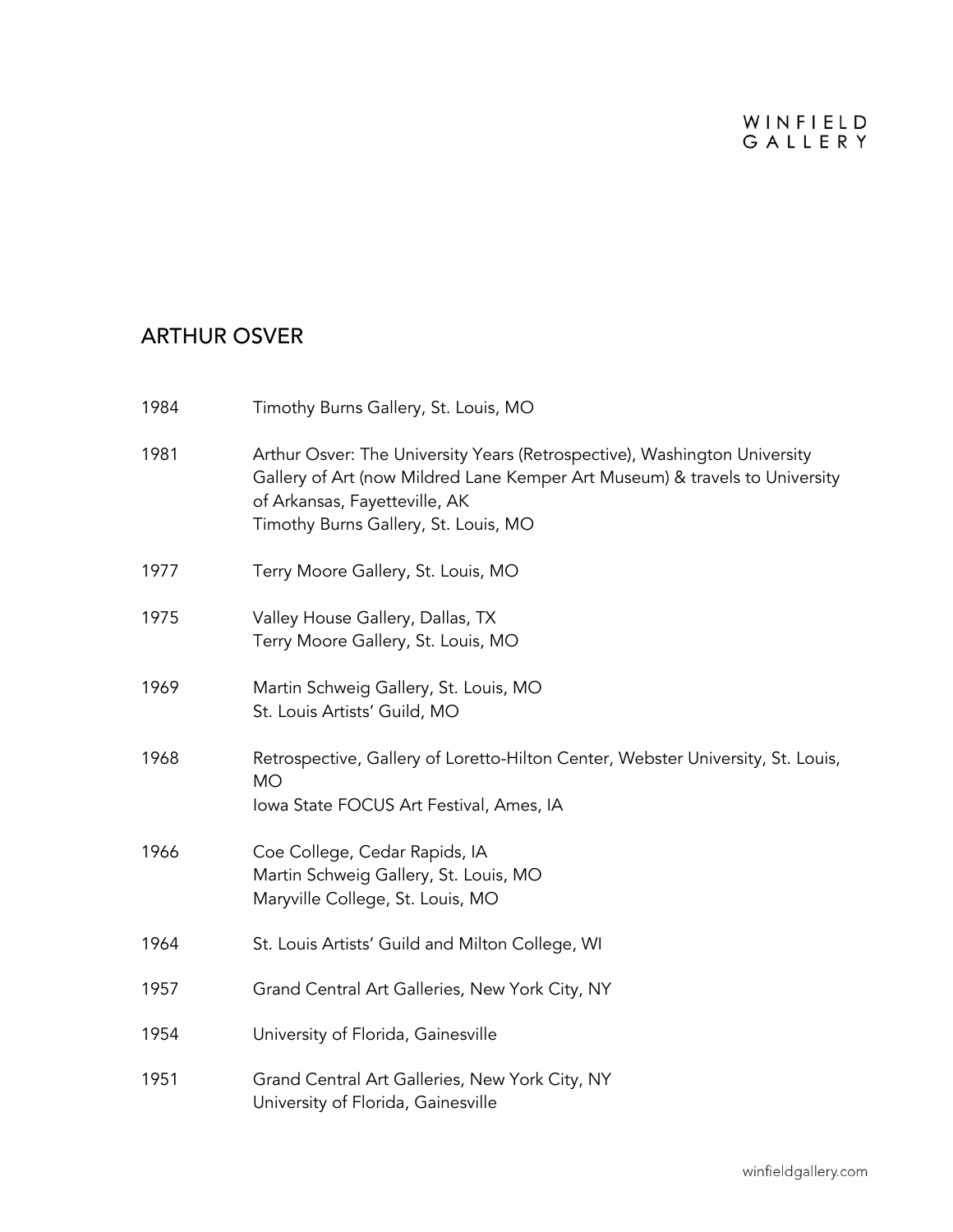### ARTHUR OSVER

| 1949 | Grand Central Art Galleries, New York City, NY<br>Solo exhibition, Syracuse University, NY                                                                                                                                                        |
|------|---------------------------------------------------------------------------------------------------------------------------------------------------------------------------------------------------------------------------------------------------|
| 1948 | Grand Central Art Galleries, New York City, NY (named by Art News as one<br>of the year's ten best solo exhibitions (along with those of Max Beckmann,<br>Joan Miró, Pablo Picasso, and Ben Shahn))<br>Solo exhibition, University of Chattanooga |
| 1947 | Grand Central Art Galleries (featuring The Cluster), New York City, NY<br>(catalog)                                                                                                                                                               |
| 1943 | Mortimer Brandt Gallery, New York City, NY                                                                                                                                                                                                        |
| 1940 | Gallery House, Chicago, IL                                                                                                                                                                                                                        |
| 1937 | Galerie des Beaux Arts, Cagnes-sur-Mer, France                                                                                                                                                                                                    |

#### GROUP EXHIBITIONS:

| 2006 | Two-person exhibition (with Ernestine Betsberg), Philip Slein Gallery, St.<br>Louis, MO          |
|------|--------------------------------------------------------------------------------------------------|
| 2002 | Two-person exhibition (with Ernestine Betsberg), Elliot Smith<br>Contemporary Art, St. Louis, MO |
| 2000 | Two-person exhibition (with Ellsworth Kelly), Dorothy Blau Gallery, Bal<br>Harbour, FL           |
| 1988 | Fairweather-Hardin Gallery, Chicago, IL                                                          |
| 1986 | Art Expo '86, Fairweather-Hardin Gallery, featured at Chicago Navy Pier                          |
| 1985 | Fairweather-Hardin Gallery, Chicago, IL                                                          |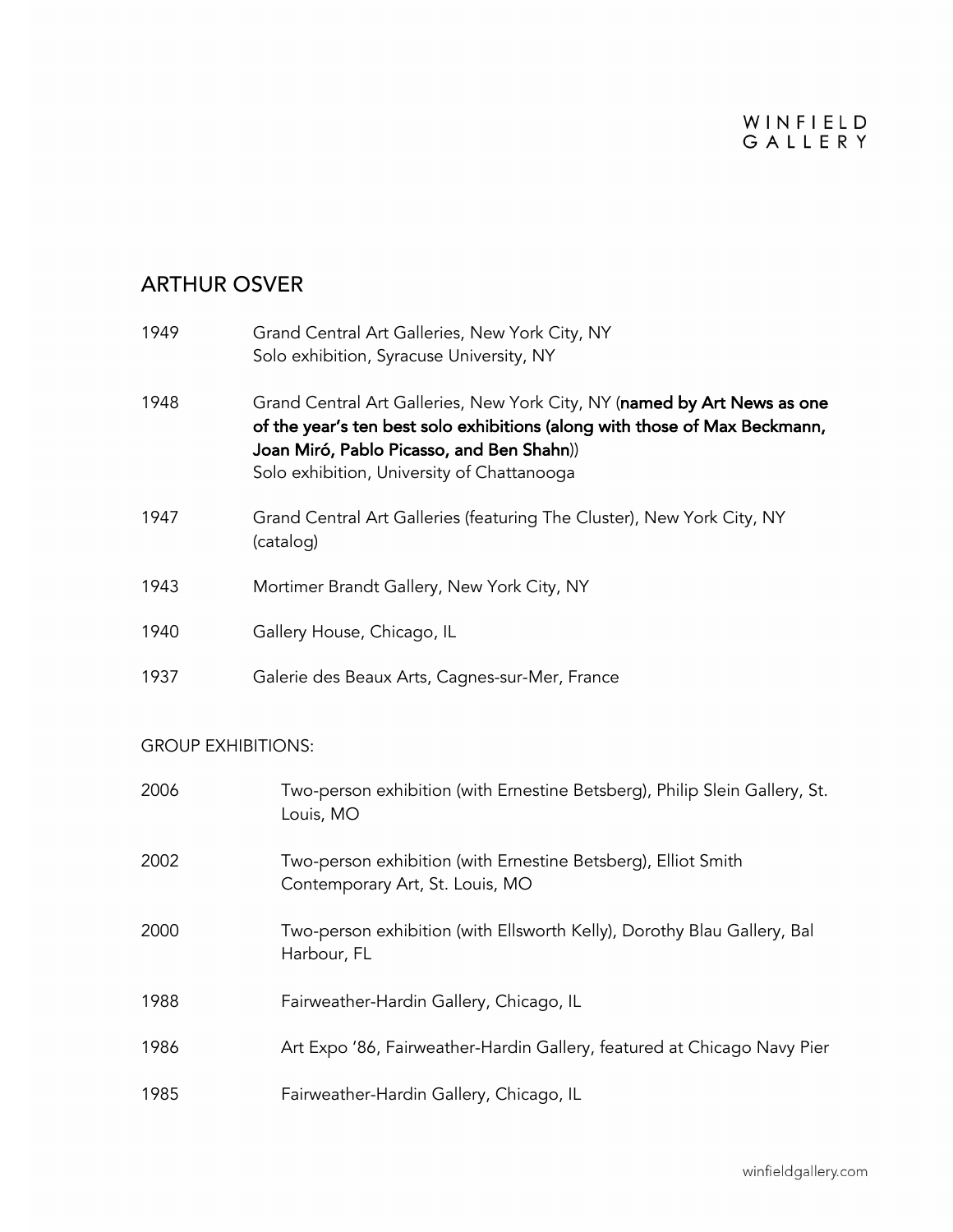| 1984 | American Academy, Rome, Italy<br>$1 + 1 = 2$ , an exhibition of the work of thirty couples at Brentwood<br>Gallery, St. Louis, MO (with Ernestine Betsberg)                                                                                                                                                          |
|------|----------------------------------------------------------------------------------------------------------------------------------------------------------------------------------------------------------------------------------------------------------------------------------------------------------------------|
| 1982 | Fairweather-Hardin Gallery, Chicago, IL                                                                                                                                                                                                                                                                              |
| 1981 | Fairweather-Hardin Gallery, Chicago, IL                                                                                                                                                                                                                                                                              |
| 1976 | Two-person exhibition (with James Butler), Johnson-Whitty Gallery, New<br>Orleans, LA                                                                                                                                                                                                                                |
| 1973 | Mid-America Invitational, two-person exhibition (with Howard Jones) at<br>Saint Louis Art Museum & Nelson-Atkins Museum, MO<br>Drawings: America, Albrecht Gallery, St. Joseph, MO<br>Large Prints, Missouri State Council on the Arts, MO                                                                           |
| 1972 | Mid-America 4, Saint Louis Art Museum & Nelson-Atkins Museum,<br>Kansas City, MO                                                                                                                                                                                                                                     |
| 1969 | Fairweather-Hardin Gallery, Chicago, IL<br>A Collector's Choice, Saint Louis Art Museum, MO<br>Draftsmen in Missouri, Missouri State Council on the Arts, MO<br>1969–70 Printmaking in Missouri, Missouri State Council on the Arts, MO                                                                              |
| 1968 | Annual Exhibition, Pennsylvania Academy of the Fine Arts, Philadelphia<br>Ten Missouri Painters, Missouri State Council on the Arts, MO                                                                                                                                                                              |
| 1967 | Two Ventilators, included in American Federation of Arts traveling<br>exhibition American Painting: The 1940s                                                                                                                                                                                                        |
| 1966 | Annual Exhibition, Pennsylvania Academy of the Fine Arts, Philadelphia<br>National Mid-Year Show, Butler Institute of American Art, Youngstown,<br>OН<br>Second Biennial Invitational Drawing Exhibition, Otis Art Institute, Los<br>Angeles, CA<br>Art in Chicago Business, Fairweather-Hardin Gallery, Chicago, IL |
|      |                                                                                                                                                                                                                                                                                                                      |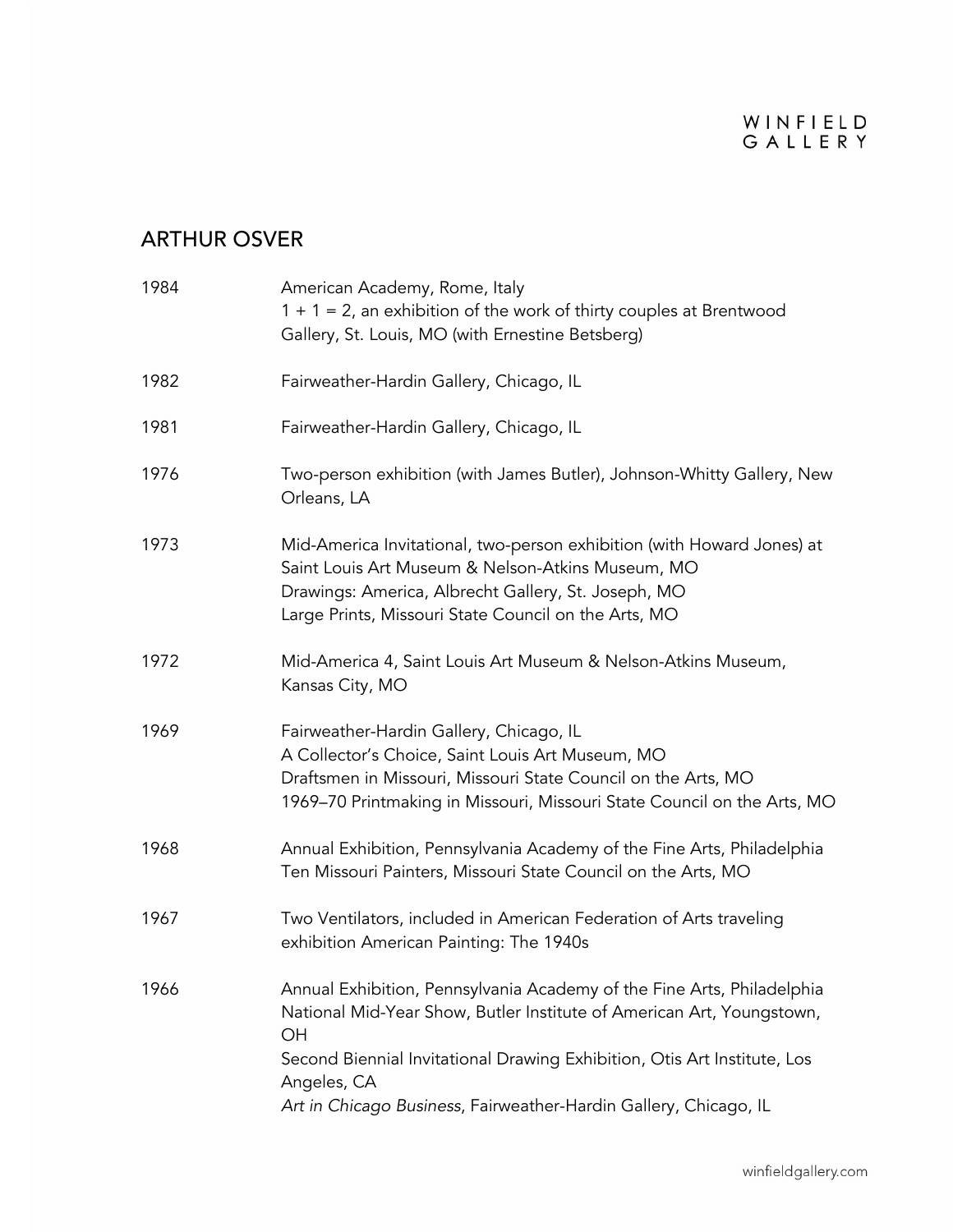| 1964 | Fairweather-Hardin Gallery, Chicago, IL<br>American Art Today, New York World's Fair, NY                                                                                                                                                                                                                                                       |
|------|------------------------------------------------------------------------------------------------------------------------------------------------------------------------------------------------------------------------------------------------------------------------------------------------------------------------------------------------|
| 1963 | Whitney Museum of American Art, New York<br>Carnegie Annual Exhibition, Pittsburgh, PA<br>Kane Memorial Drawing Exhibition, Providence Art Club, RI<br>Drawings USA/63, St. Paul Art Center, MN                                                                                                                                                |
| 1962 | Annual Exhibition, Pennsylvania Academy of the Fine Arts, Philadelphia<br>Fairweather-Hardin Gallery, Chicago, IL<br>The Voyage, exhibited in Art USA Now: The Johnson Collection of<br>Contemporary American Paintings, a national and international traveling<br>exhibition (catalog)<br>Ravinia Festival Arts Exhibition, Highland Park, IL |
| 1961 | 21st International Watercolor Biennial, Brooklyn Museum                                                                                                                                                                                                                                                                                        |
| 1960 | Whitney Museum of American Art, New York                                                                                                                                                                                                                                                                                                       |
| 1959 | Corcoran Gallery of Art, Washington, DC<br>Whitney Museum of American Art, New York                                                                                                                                                                                                                                                            |
| 1958 | Carnegie Annual Exhibition, Pittsburgh, PA                                                                                                                                                                                                                                                                                                     |
| 1957 | Corcoran Gallery of Art, Washington, DC<br>Fairweather-Hardin Gallery, Chicago, IL<br>New York Artists Paint Staten Island, Staten Island Museum                                                                                                                                                                                               |
| 1956 | Annual Exhibition, Pennsylvania Academy of the Fine Arts, Philadelphia<br>28th Venice Biennale, Italy                                                                                                                                                                                                                                          |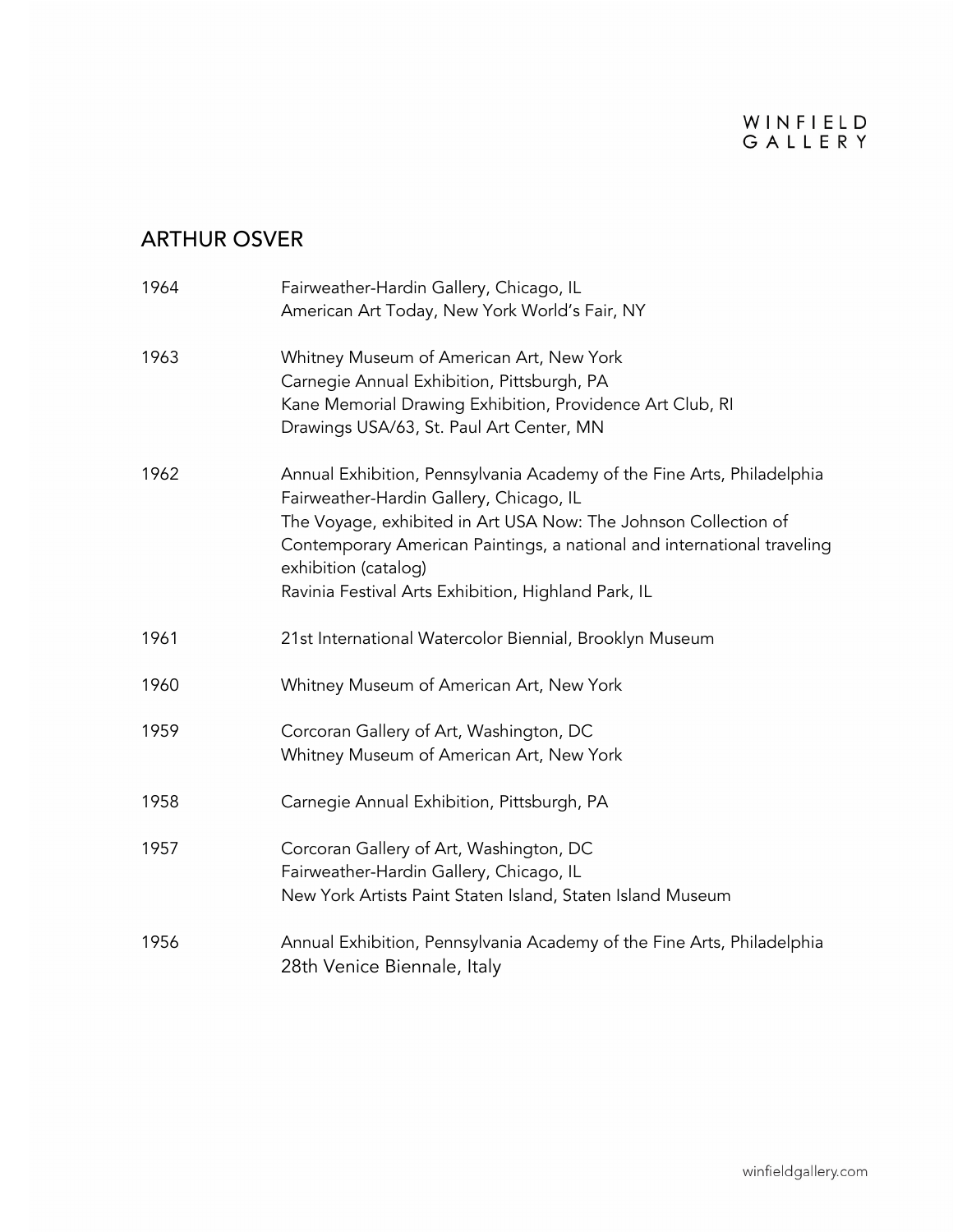| 1955 | Whitney Museum of American Art, New York<br>Carnegie Annual Exhibition, Pittsburgh, PA<br>Fairweather-Hardin Gallery, Chicago, IL<br>Big Withalacoochee, exhibited in Annual Exhibition of Contemporary<br>American Painting, Whitney Museum of American Art (subsequently<br>purchases the painting)<br>Italy Rediscovered, Munson-Williams- Proctor Institute, Utica, New York                                                                |
|------|-------------------------------------------------------------------------------------------------------------------------------------------------------------------------------------------------------------------------------------------------------------------------------------------------------------------------------------------------------------------------------------------------------------------------------------------------|
| 1954 | (later circulated by Smithsonian Institution)<br>Annual Exhibition, Pennsylvania Academy of the Fine Arts, Philadelphia<br>63rd Annual American Exhibition, Art Institute of Chicago<br>American Academy in Rome, including a painting of the Siena cathedral<br>Fairweather-Hardin Gallery, Chicago, IL                                                                                                                                        |
| 1953 | Annual Exhibition, Pennsylvania Academy of the Fine Arts, Philadelphia<br>Corcoran Gallery of Art, Washington, DC<br>Bordighera, Italy (Osver's work included in Italian newsreels about the<br>exhibition)                                                                                                                                                                                                                                     |
| 1952 | I Pittori Americani a Roma, Galleria Nazionale, Rome, Italy                                                                                                                                                                                                                                                                                                                                                                                     |
| 1951 | Corcoran Gallery of Art, Washington, DC<br>Two-person exhibition at Queens Borough Public Library, Astoria Branch<br>(with Betsberg)<br>3rd Tokyo Independent Art Exhibition<br>60th Annual American Exhibition, Art Institute of Chicago<br>Under the Tracks, Contemporary American Painting and Sculpture<br>exhibition, City Art Museum, St. Louis                                                                                           |
| 1950 | Two-person exhibition at Drew Fine Arts Center, Hamline University, St.<br>Paul, MN (with Murray Turnbull)<br>Cranes, included in Metropolitan Museum of Art's American Painting<br>Today exhibition and catalog (and later featured in Life magazine's<br>review of the exhibition)<br>Two Ventilators, included in Contemporary American Painting and<br>Sculpture, University of Illinois, and acquired by Metropolitan Museum of<br>Art, NY |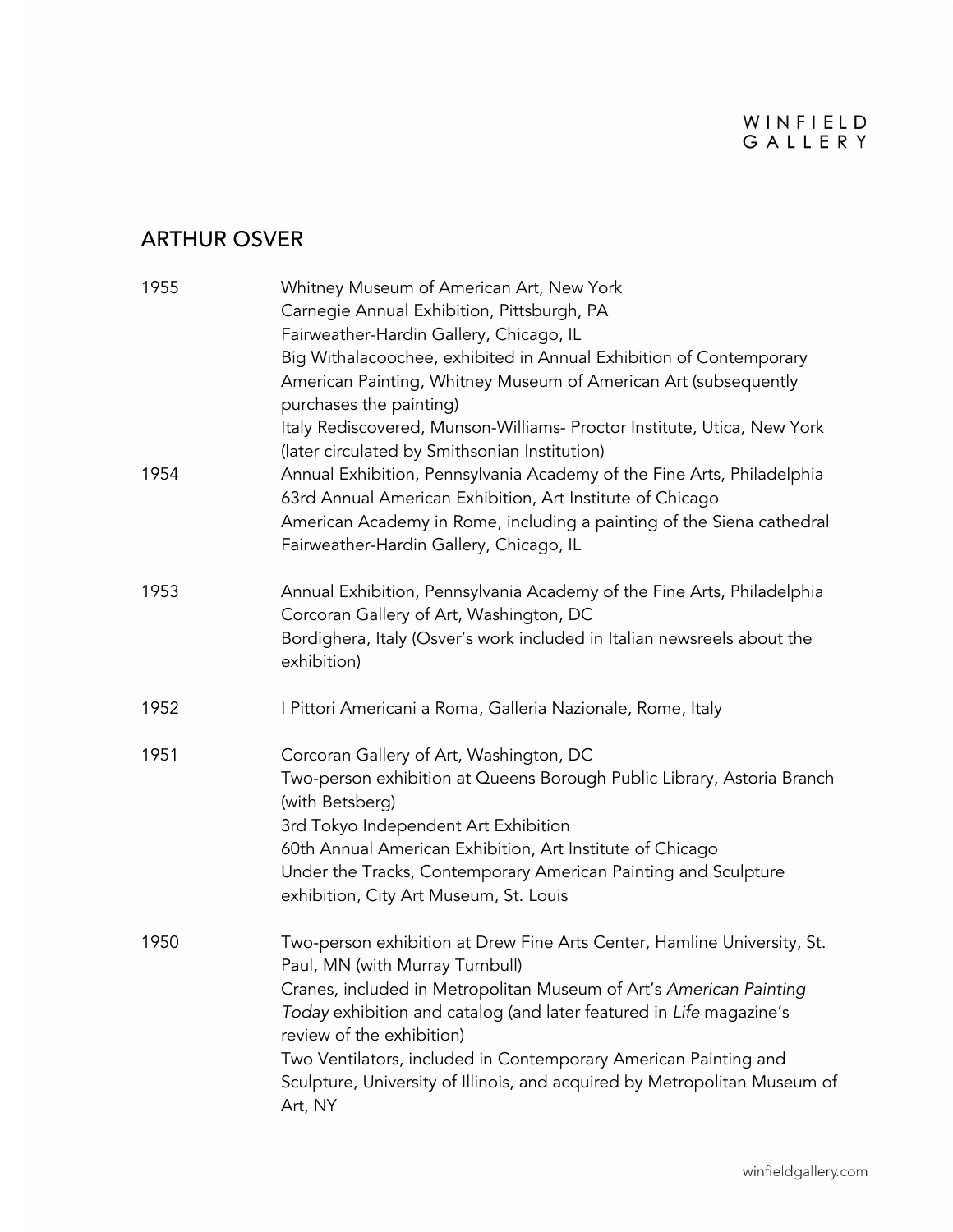| 1949      | Smokestack and Tank, included in Biennial Exhibition of Contemporary<br>American Painting, Corcoran Gallery of Art                                                                                                                                                                                                                                                                                                                   |
|-----------|--------------------------------------------------------------------------------------------------------------------------------------------------------------------------------------------------------------------------------------------------------------------------------------------------------------------------------------------------------------------------------------------------------------------------------------|
| 1948      | The Cluster, exhibited in 5th annual Pepsi-Cola art competition & annual<br>exhibition of Contemporary American Painting and Sculpture,<br>University of Illinois, IL & 24th Venice Biennale                                                                                                                                                                                                                                         |
| 1947-51   | Annual Exhibition, Pennsylvania Academy of the Fine Arts, Philadelphia                                                                                                                                                                                                                                                                                                                                                               |
| 1947      | Queens Elevated Highway, Carnegie Annual Exhibition, New York City<br>(named by Art News as one of the "outstanding" abstract works of the<br>exhibition)<br>Ice House, Annual Exhibition of Contemporary American Painting,                                                                                                                                                                                                         |
|           | Whitney Museum of American Art, New York City, NY<br>Steam Jet, Toledo Museum of Art & Biennial Exhibition of Contemporary<br>American Painting, Corcoran Gallery of Art, Washington, DC                                                                                                                                                                                                                                             |
| 1946-48   | National Academy Galleries, New York                                                                                                                                                                                                                                                                                                                                                                                                 |
| 1946      | Monday Morning, Carnegie Annual Exhibition, New York City, NY<br>Green Ventilator, Annual Exhibition of Contemporary American Painting,<br>Whitney Museum of American Art, New York City, NY<br>The Majestic Tenement, Grand Central Art Galleries, New York City, NY<br>Forest of Chimneys, among works purchased by Nelson A. Rockefeller<br>for donation to nascent modern art museums in Rio de Janiero and São<br>Paulo, Brazil |
| 1945      | Red Ventilator, Carnegie Annual Exhibition, New York City, NY<br>4th Annual Audubon Artists Exhibition, National Academy Galleries, New<br>York                                                                                                                                                                                                                                                                                      |
| 1954-50   | Whitney Museum of American Art, New York                                                                                                                                                                                                                                                                                                                                                                                             |
| 1945-1950 | Carnegie Annual Exhibition, Pittsburgh, PA                                                                                                                                                                                                                                                                                                                                                                                           |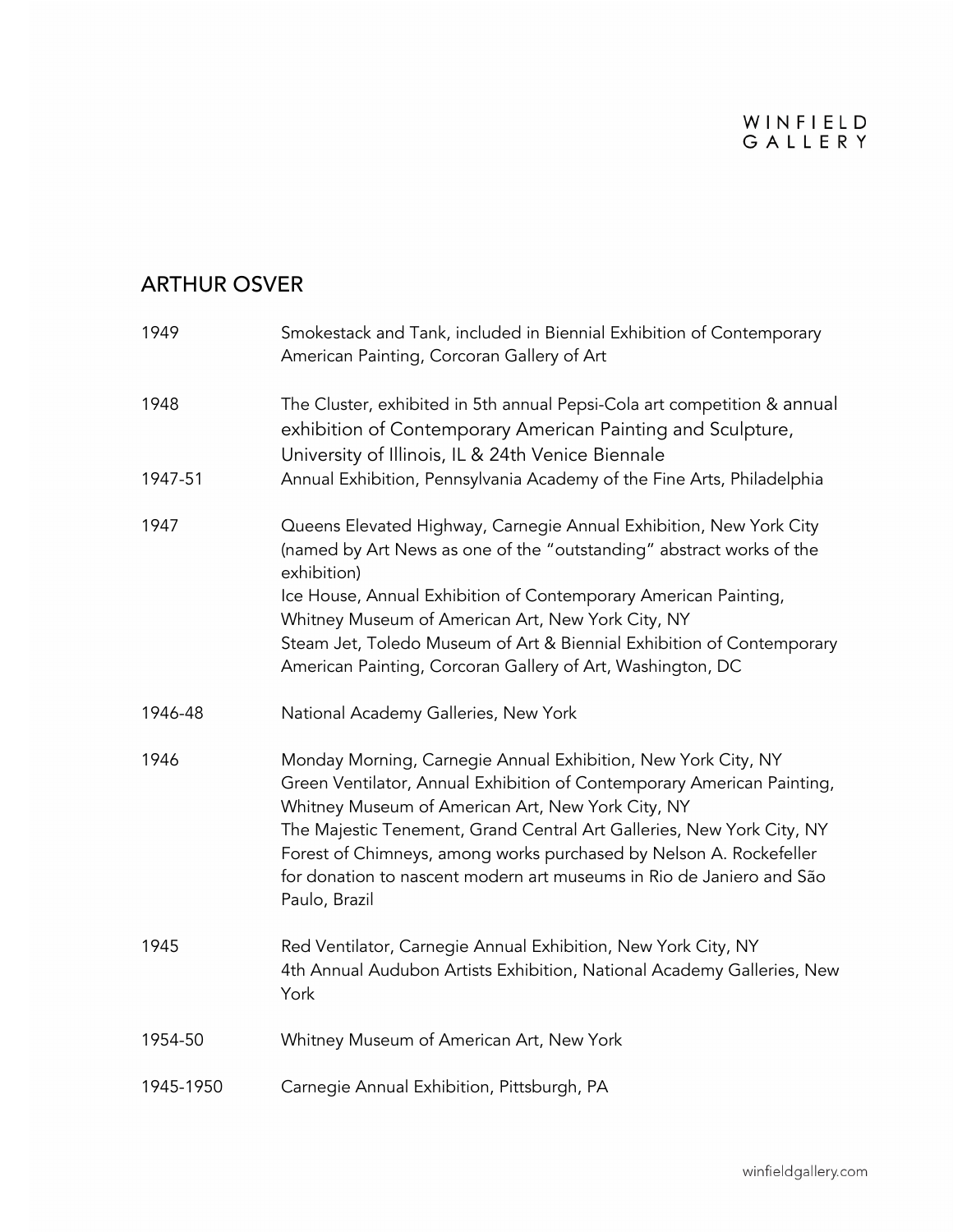#### WINFIELD GALLERY

#### ARTHUR OSVER

| 1944 | Annual Exhibition, Pennsylvania Academy of the Fine Arts, Philadelphia<br>4th Biennial Exhibition of Contemporary American Painting,<br>Virginia Museum of Fine Arts, Richmond<br>The Big Billboard, Art Panorama, Boston & in Annual Exhibition of<br>Contemporary American Painting, Whitney Museum of American Art,<br>New York & included in Carnegie Annual Exhibition, Pittsburgh, PA<br>Bridal Bouquet, Portrait of America (Pepsi-Cola touring exhibition) (later<br>purchased for Pepsi-Cola collection and illustrated on August cover of<br>Art News) |
|------|------------------------------------------------------------------------------------------------------------------------------------------------------------------------------------------------------------------------------------------------------------------------------------------------------------------------------------------------------------------------------------------------------------------------------------------------------------------------------------------------------------------------------------------------------------------|
| 1942 | The Studio, 46th Annual Exhibition by Artists of Chicago, IL<br>The Studio, Vicinity, Art Institute of Chicago, IL<br>Melancholy of a Rooftop, Romantic Painting in America, Museum of<br>Modern Art, New York City, NY                                                                                                                                                                                                                                                                                                                                          |
| 1940 | 19th International Exhibition of Watercolors, Art Institute of Chicago, IL<br>Golden Gate International Exposition, San Francisco, CA                                                                                                                                                                                                                                                                                                                                                                                                                            |
| 1939 | Annual Exhibition, Pennsylvania Academy of the Fine Arts, Philadelphia                                                                                                                                                                                                                                                                                                                                                                                                                                                                                           |
| 1938 | 42nd Annual Exhibition by Artists of Chicago and Vicinity, Art Institute of<br>Chicago, IL<br>Gallery House, Chicago, IL                                                                                                                                                                                                                                                                                                                                                                                                                                         |
| 1935 | 14 <sup>th</sup> International Watercolor Exhibition, Art Institute of Chicago, IL                                                                                                                                                                                                                                                                                                                                                                                                                                                                               |

#### PUBLICATIONS:

"12 Americans Hit the Spot," *Art News* 43, August 1944. *28th Venice Biennale exhibition catalog*, with an essay by Katharine Kuh. "As the Artist Sees New York," *New York Times Magazine*, February 1, 1953. *American Artists Paint the City*, Art Institute of Chicago, 1956. Arb, Renée, "Spotlight on: Osver," *Art News* 47, November 1948.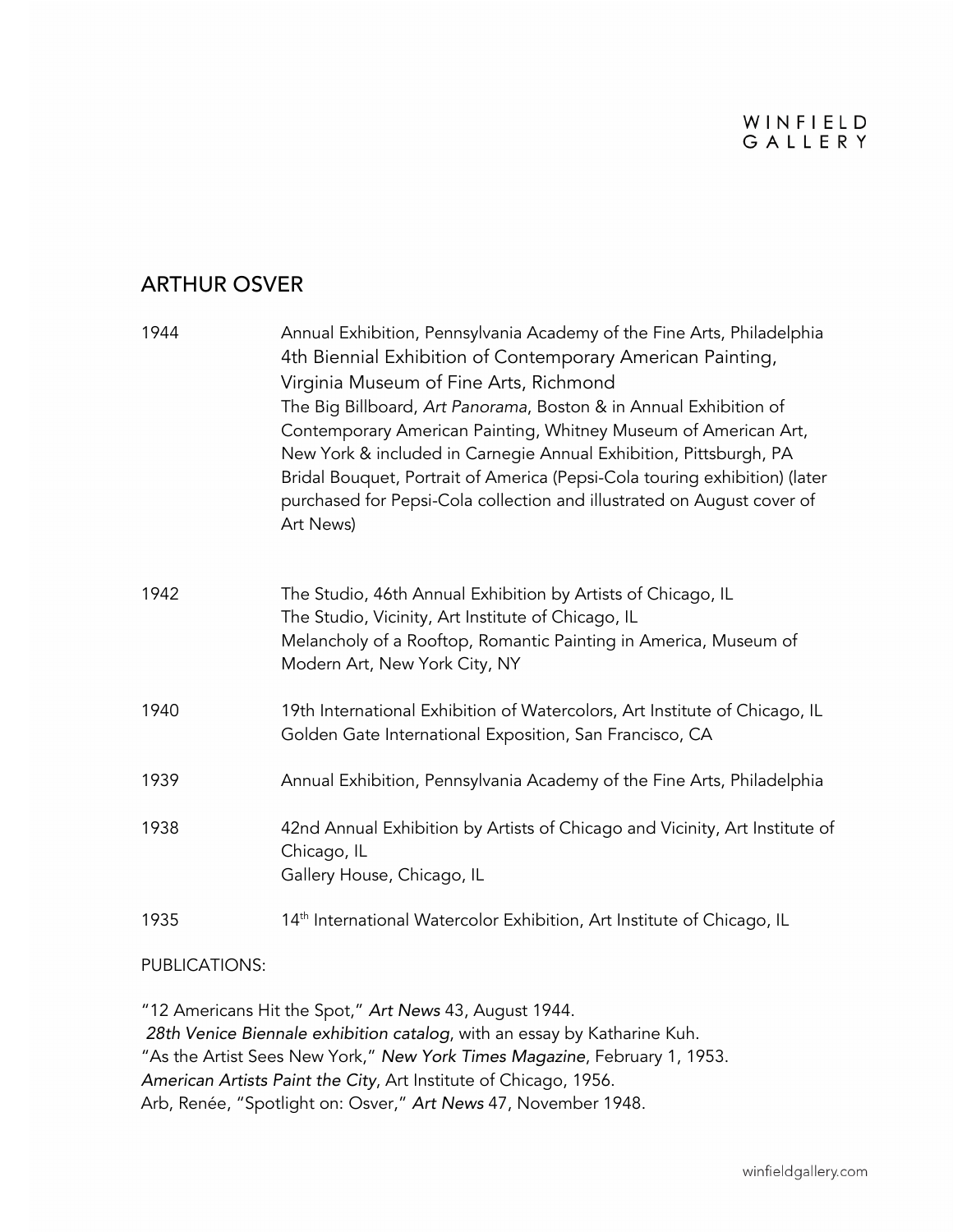#### ARTHUR OSVER

*Arthur Osver: New Paintings from Italy (*Exhibition brochure), Evanston, IL: Fairweather-Garnett Gallery, 1954 (with "A Comment on the Exhibition" by Daniel Catton Rich). *Arthur Osver: The Saint Louis Years*. St. Louis: Saint Louis Art Museum, (catalog) 2000 (with the essay "Arthur Osver: Mondo Mio" by Alexandra Bellos Goldsand).

*Arthur Osver: The University Years: 1960–1981* (catalog), St. Louis: Washington University, 1981 (with the essay "The University Years: 1960–1981" by Mary King).

*Art in Chicago Business (*Exhibition brochure), Fairweather-Hardin Gallery, Chicago, 1966. Burrows, Carlyle, "Art: Mainly Subjective," *New York Herald Tribune*, April 15, 1951.

*Business Buys American Art, March 17–April 24, 1960: Third Loan Exhibition by the Friends of the Whitney Museum of American Art* (Exhibition catalog), New York: Whitney Museum of American Art, 1960.

Cole, Mary. "Girders in the Sky." *Art Digest* 25, April 15, 1951.

*Coming Home: American Paintings, 1930–1950, from the Schoen Collection*. Athens: Georgia Museum of Art, 2003 (Exhibition catalog, with illustrations and catalog entries by Drew Kane for *Red Ventilator* and *The Big Billboard*).

Devree, Howard. "Americans in Venice." *New York Times*, July 18, 1948.

Devree, Howard, "By Groups and Singly: The Whitney and Others—Kuhn and Osver." *New York Times*, November 14, 1948.

Devree, Howard, "Individual Modern: The Work of Modigliani—De Kooning—Osver." *New York Times*, April 15, 1951.

Duffy, Robert W. "'I Am Going to Miss the Students.'" *St. Louis Post- Dispatch*, April 26, 1981.

Fabri, Ralph. *Painting Cityscapes*. New York: Watson-Guptill, 1969.

Fortune magazine, Untitled painting on cover, March 1950.

Frankfurter, Alfred M. "Two States of the Union." *Art News* 46, November 1947.

Frankfurter, Alfred M, "The Year's Best: 1947." *Art News* 46, January 1948).

Genauer, Emily. "Arthur Osver." *New York World-Telegram*, November 16, 1948.

Genauer, Emily, "U.S. Art at Spoleto." *St. Louis Post-Dispatch*, June 29, 1958.

Gibbs, Jo. "Osver Overdue." *Art Digest* 21, April 15, 1947.

Hess, Thomas B. "Spotlight on: Osver." *Art News* 46, April 1947.

*Italy Rediscovered: An Exhibition of Work by American Painters in Italy since World War II*. Utica, NY: Munson-Williams-Proctor Institute, 1955. Exhibition catalog.

Jewell, Edward Alden. "Collections in New Homes." *New York Times*, May 23, 1943.

Jewell, Edward Alden. "Divergent Abstractionists." *New York Times*, April 20, 1947.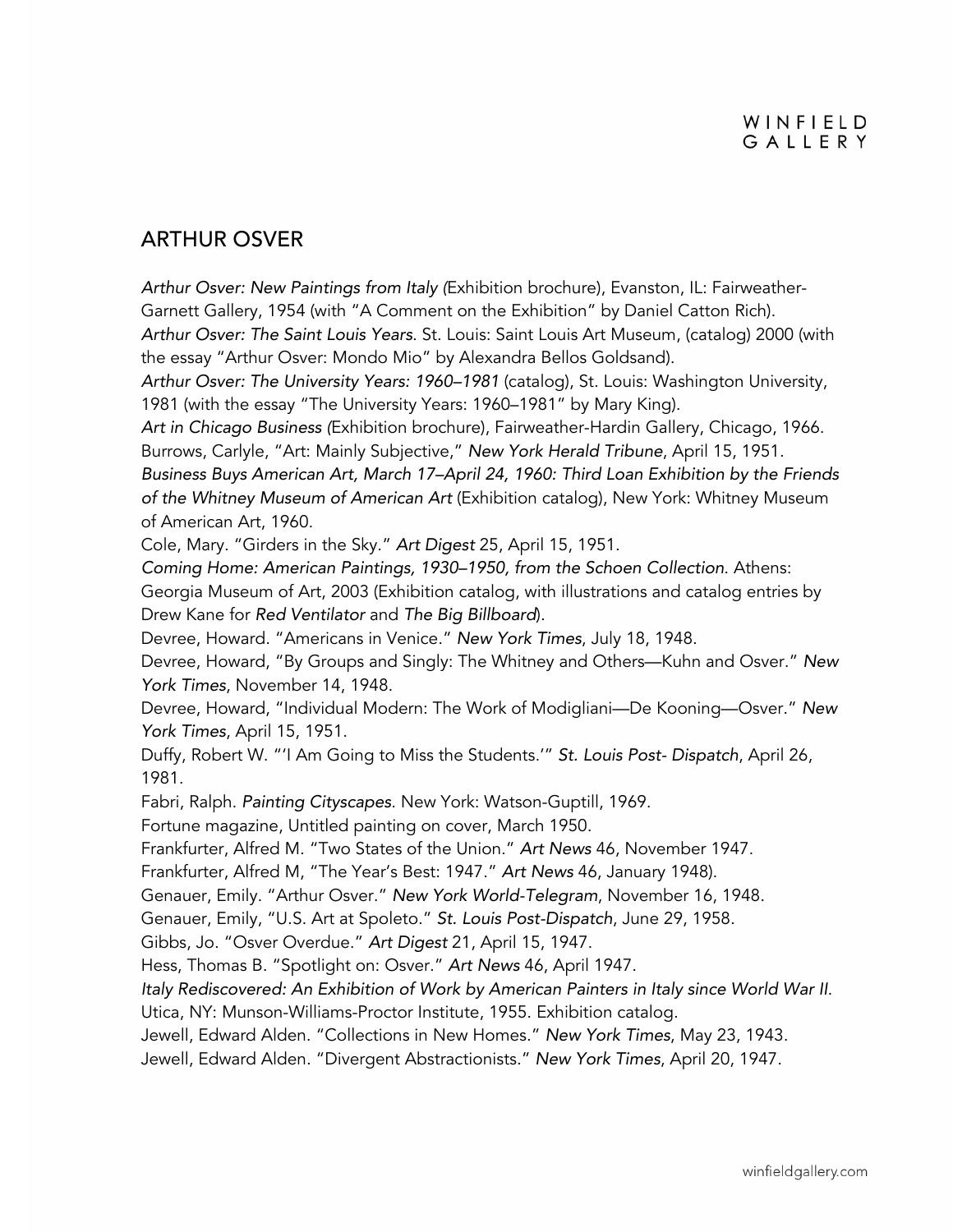#### ARTHUR OSVER

Jones, Barbara L., with Judith Hansen O'Toole. *Painting in the United States 2008*. Greensburg, PA: Westmoreland Museum of American Art, 2008. Exhibition catalog on Carnegie Annual Exhibitions in the 1940s.

Keating, Micheline. "The Art of Abstraction." *Tucson Daily Citizen*, April 1, 1961.

"L. I. City Painter Wins Art Award." *New York Times*, January 26, 1947.

McCue, George. D. "Arthur Osver Comes to St. Louis." *St. Louis Post- Dispatch*, June 5, 1960.

"The Metropolitan and Modern Art." *Life*, January 15, 1951.

*Mid-America Invitational: Howard Jones and Arthur Osver*. St. Louis: Saint Louis Art

Museum, 1973. Exhibition catalog, with an essay by Emily S. Rauh.

Morse, John D. "Arthur Osver." *Magazine of Art* 40, May 1947.

New York Times magazine, works reproduced, 1953

*Osver*. St. Louis: Gallery of Loretto-Hilton Center, 1968. (Exhibition catalog, with an essay by Kenneth E. Hudson)

Pease, Roland F., Jr. "Arthur Osver." In *Art USA Now*, edited by Lee Nordness, vol. 2, 264– 67. New York: Viking, 1963.

Shopen, Kenneth. "Osver's Paintings Exhibited." *Chicago Daily News*, April 4, 1954. Soby, James Thrall, and Dorothy C. Miller. *Romantic Painting in America*. New York: Museum of Modern Art, 1943 (Exhibition catalog).

Trier, Marilyn Robb. "Osvers from Italy." *Art News* 53 (May 1954): 46.

*Who's Who in American Art* (every year from 1959-2006 (his death))

#### AWARDS:

| 1993 | Named trustee emeritus, American Academy in Rome, Italy             |
|------|---------------------------------------------------------------------|
| 1991 | American Academy and Institute of Arts and Letters award            |
| 1985 | Award for Artistic Excellence, Jewish Community Center Association  |
| 1973 | Purchase Prize, Drawings: America, Albrecht Gallery, St. Joseph, MO |
| 1966 | National Endowment for the Arts Grant                               |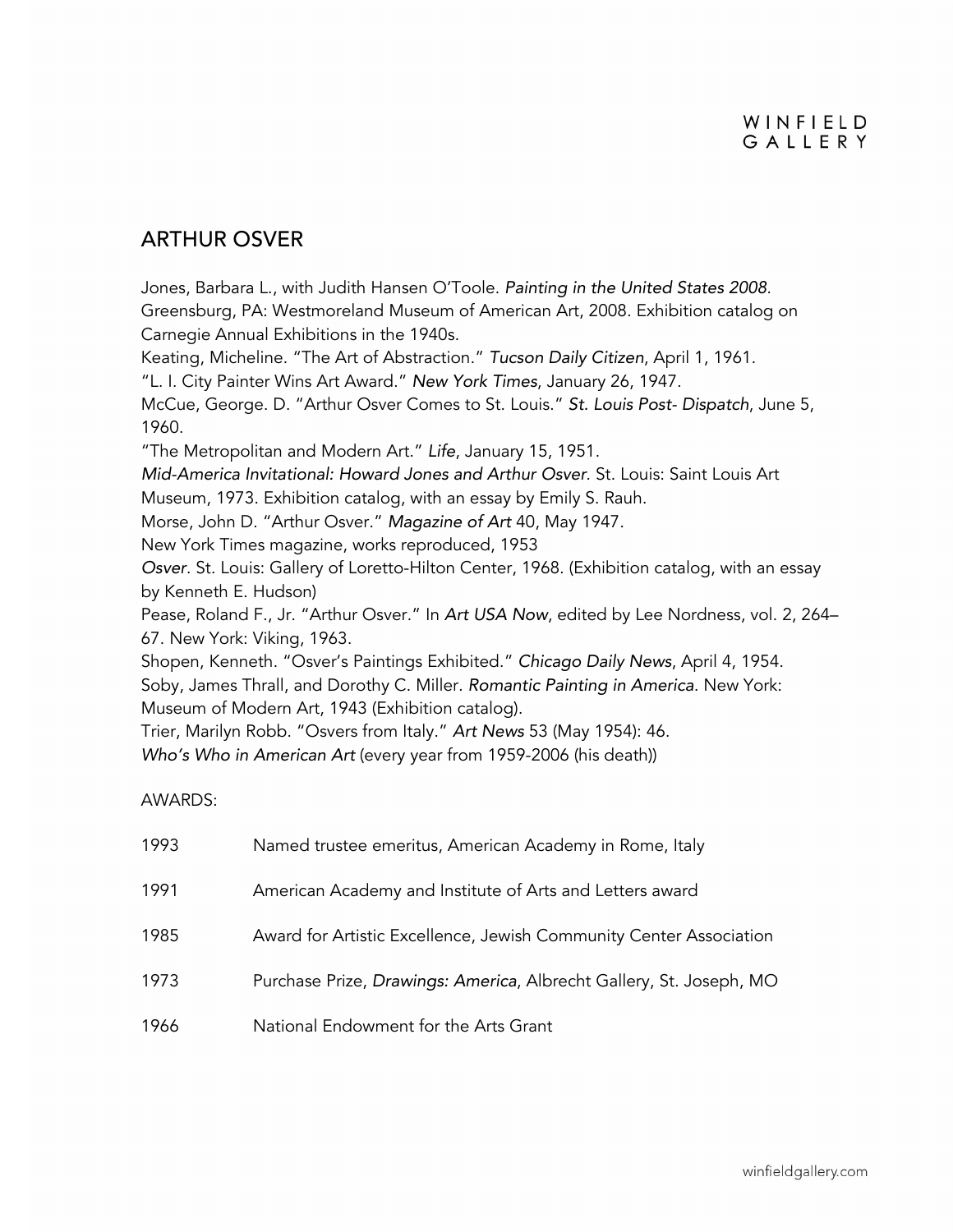| 1965 | Blue Janus, awarded J. Henry Scheidt Memorial Prize, 161st Annual<br>Exhibition of American Painting and Sculpture, Pennsylvania Academy of the<br>Fine Arts |
|------|--------------------------------------------------------------------------------------------------------------------------------------------------------------|
| 1961 | Emily Lowe Award, Audubon Artists                                                                                                                            |
| 1958 | Emily Lowe Award, Audubon Artists                                                                                                                            |
| 1953 | American Academy in Rome fellowship renewed                                                                                                                  |
| 1952 | Rome Prize Fellowship in Painting (Prix de Rome), American Academy in<br>Rome                                                                                |
| 1951 | Guggenheim Fellowship                                                                                                                                        |
| 1949 | Guggenheim Fellowship                                                                                                                                        |
|      | Purchase Prize, Chimneys and Buildings, University of Illinois                                                                                               |
| 1947 | The Majestic Tenement, awarded Temple Gold Medal and Purchase Prize,<br>142nd Annual Exhibition, Pennsylvania Academy of the Fine Arts, PA                   |
|      | Steam Jet, awarded Purchase Prize in Contemporary American Art, Toledo<br>Museum of Art                                                                      |
| 1946 | The Majestic Tenement, awarded Hubbard Prize in Critics' Show, Grand<br>Central Art Galleries, New York City, NY                                             |
| 1944 | John Barton Payne Award at American Painting Today, 4th Biennial<br>Exhibition of Contemporary American Painting, Virginia Museum of Fine<br>Arts, Richmond  |
|      | Bridal Bouquet, awarded prize in inaugural Pepsi-Cola art competition                                                                                        |
| 1936 | James Nelson Raymond Traveling Fellowship, awarded by School of the Art<br>Institute of Chicago                                                              |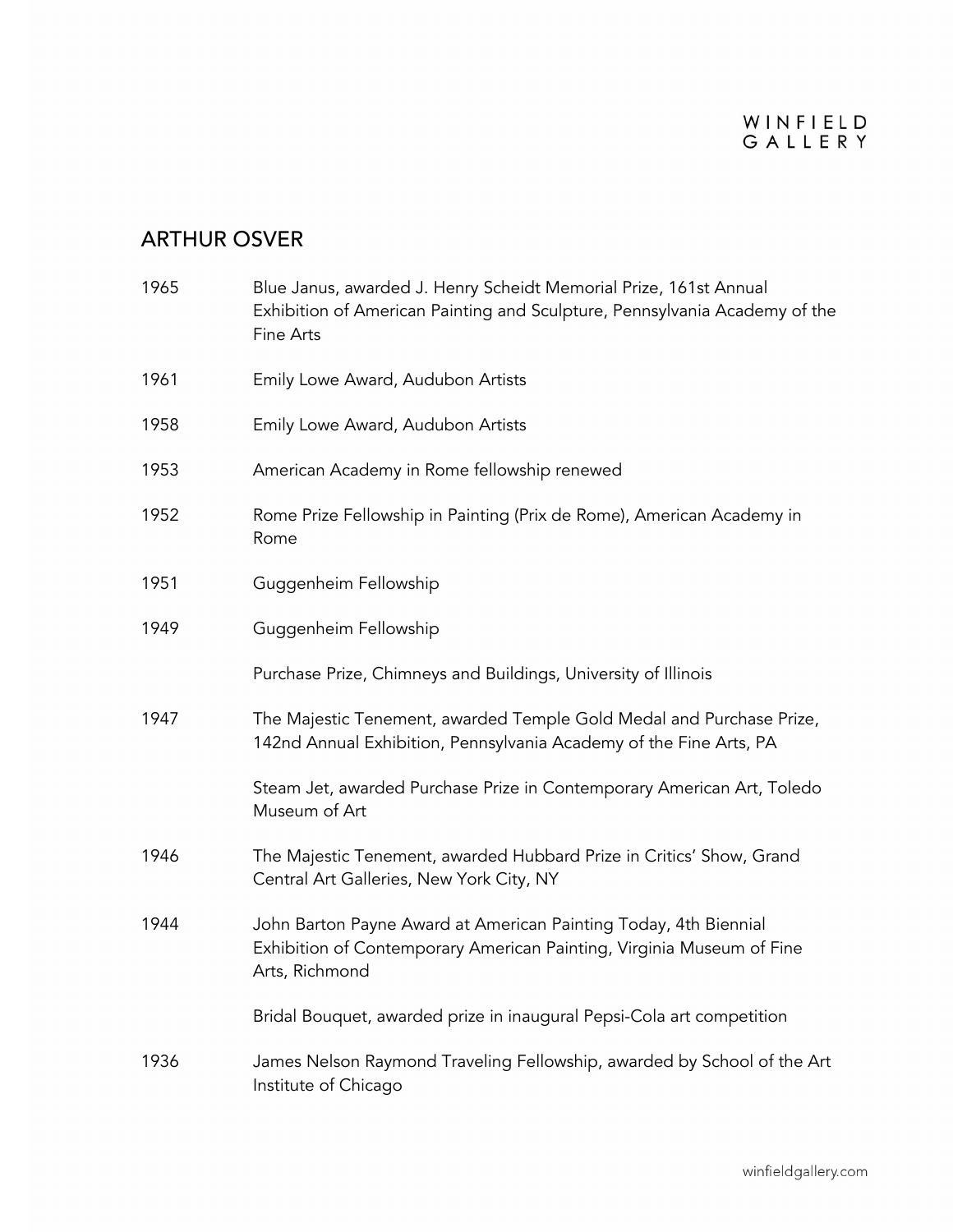#### WINFIELD GALLERY

### ARTHUR OSVER

#### TEACHING:

| 1983                          | Visiting artist, Portland School of Art, ME                              |  |
|-------------------------------|--------------------------------------------------------------------------|--|
| 1974                          | Visiting critic, Portland School of Art, ME                              |  |
| 1960-81                       | Washington University, MO                                                |  |
| 1960                          | Summer school, Syracuse University                                       |  |
| 1958                          | Cooper Union, New York                                                   |  |
| 1957                          | Painter-in-residence, American Academy in Rome, Italy                    |  |
| 1956                          | Yale University (visiting critic one day a week)                         |  |
| 1955                          | Cooper Union, New York                                                   |  |
|                               | Participates in symposium "Art: The Past Fifty Years," Sarasota, Florida |  |
| 1954                          | Artist-in-Residence, University of Florida, Gainesville                  |  |
| 1950                          | Columbia University, New York City, NY                                   |  |
| 1947                          | Brooklyn Museum Art School                                               |  |
| <b>IMPORTANT COLLECTIONS:</b> |                                                                          |  |

ArcelorMittal, Chicago, IL Art Institute of Chicago, IL Colorado Springs Fine Arts Center, CO Delaware Art Museum, Wilmington Des Moines Art Center, IA Figge Art Museum, Davenport, IA The John and Susan Horseman Collection, St. Louis, MO